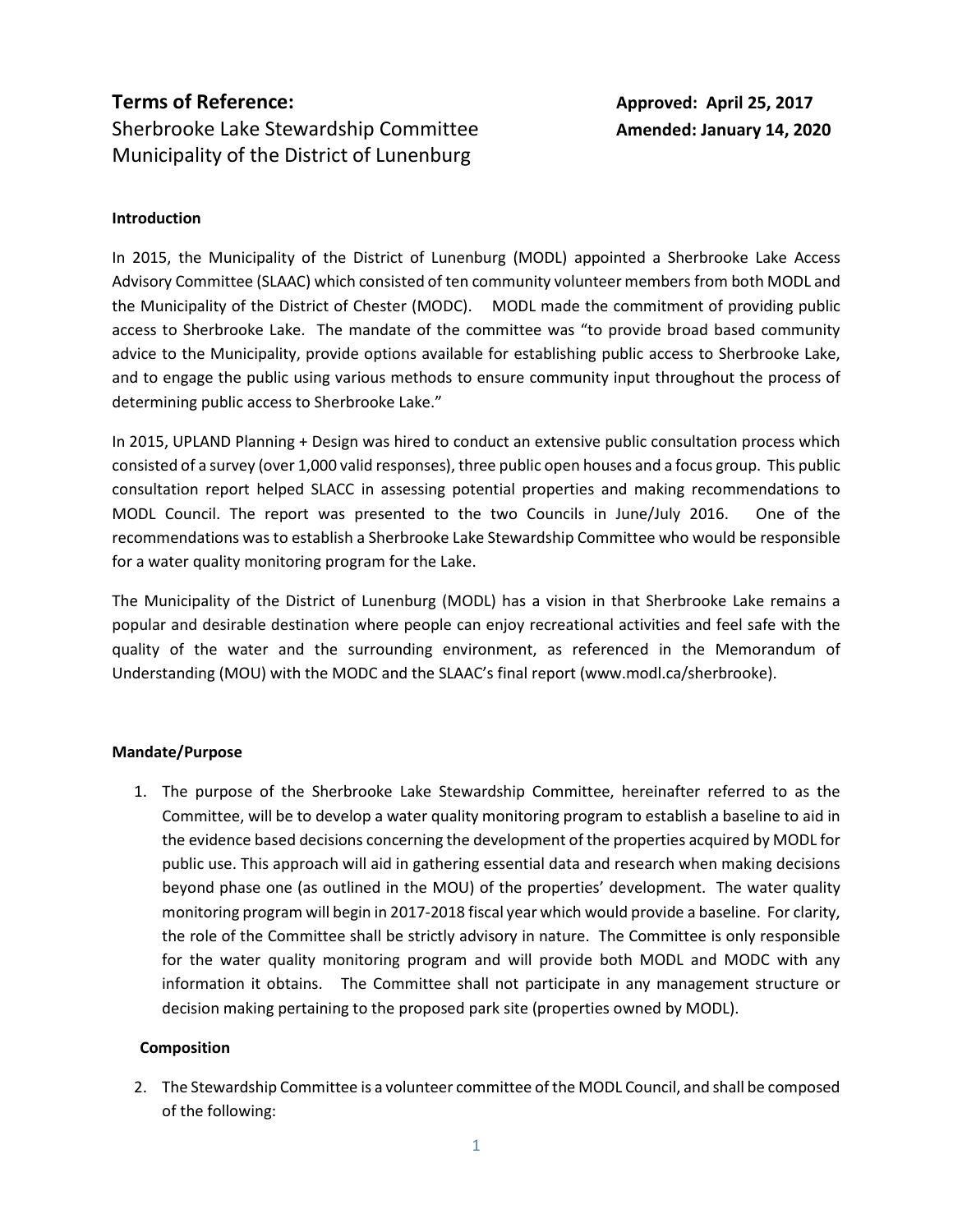- One representative of the Bluenose Coastal Action Foundation, who will act as an exofficio member
- At least one person with professional knowledge of the techniques of water quality monitoring in the fields of source water protection, ground water protection, waste water management, and storm drainage.
- Two residents and/or land owners in MODL
- Two residents and/or land owners in MODC

Members that serve on this Committee are ineligible to serve on the Sherbrooke Lake Park Advisory Committee.

All Committee appointments are subject to approval of MODL Council, and Council may change the composition or membership of the Committee at any time.

### **Term**

3. One resident and/or land owner from MODL and MODC will serve one year and one resident and/or land owner from MODL and MODC will serve for two years. With each new appointment, a term will be for three years.

### **Absences**

4. If a Committee members is absent for three (3) consecutive meetings without reasonable cause, the Committee can make a request to MODL Council to replace the absent member.

### **Structure**

- 5. The Committee shall elect a Chair, Vice-Chair and Secretary annually. The term of appointment shall be for one year, renewable.
- 6. The Chair will be responsible for calling and chairing meetings, developing the meeting agenda and distributing it to all Committee members in advance of the meeting, ensuring the active participation of members and that decisions are made based on consensus. Where consensus cannot be reached, a decision will be made by simple majority. The Chair will serve as the spokesperson of the Committee. In the absence of the Chair, the Vice-Chair will assume the responsibilities of the Chair, or if neither the Chair or Vice-Chair are available an alternate may be appointed by the Committee.
- 7. The Secretary of the Committee will take minutes, distribute them to all Committee members and ensure they are posted on both MODL's and MODC's websites. Minutes will not be posted until approved by the Committee.
- 8. Quorum will be 50% + 1.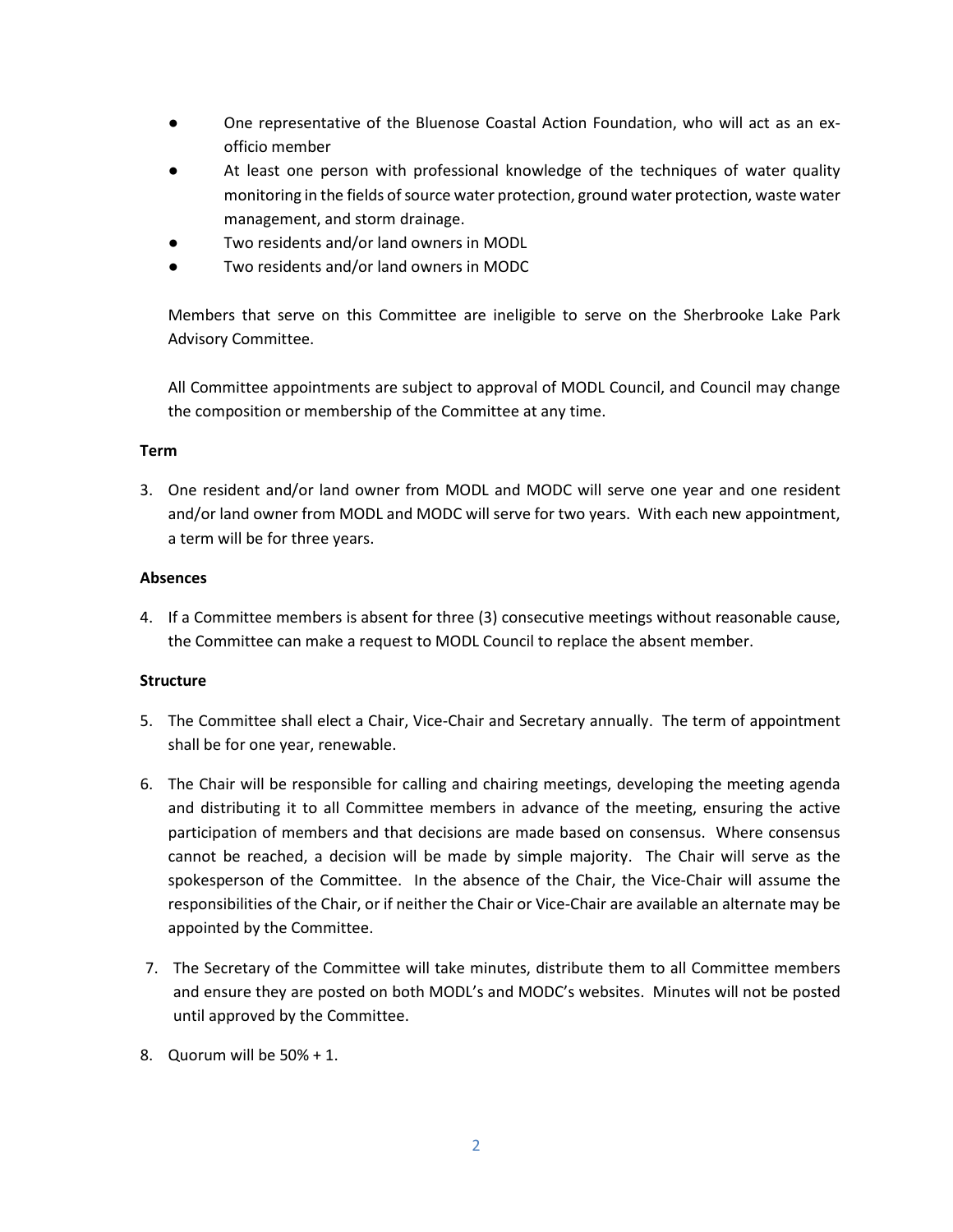- 9. Sub-committees or working groups to address specific responsibilities outlined in the terms of reference may be established by the Committee. Sub-committees will report back to the Committee.
- 10. All members of the Committee shall serve in a volunteer capacity without remuneration from MODL or MODC, other than travel costs which will be based on an established per km rate by MODL.
- 11.The Committee shall meet on an as-needed basis at the call of the Chair, or as directed by Council. **[amended Jan. 14, 2020**]
- 12. An orientation session will be held annually to review the Committee's purpose and duties.
- 13. When a member's term is up an ad will be posted seeking individuals to apply to serve on the Committee. Applications will be forwarded to the MODL Nominating Committee of Council, who will then make recommendations of appointments to MODL Council. All Committee member appointments will be made by MODL Council.
- 15. All meetings will follow the meeting procedures and rules of debate as per policy MDL-01 and the Government of Nova Scotia Conflict of Interest Policy shall be followed.

## **Duties/Responsibilities**

- 16. To develop and implement a water quality monitoring program.
- 17. To identify the boundary of the area for monitoring, including, lakes, streams, wetlands and other water bodies associated with Sherbrooke Lake, that shall be monitored.
- 18. To work closely with Bluenose Coastal Action Foundation and their water quality monitoring program of the LaHave River; and with the residents who currently conduct water quality testing on Sherbrooke Lake.
- 19. To identify and assess risks to water quality associated with development in the affected area, including but not limited to:
	- construction activity, including construction equipment and
	- storage/disposal of construction materials;
	- watercourse and wetland alteration;
	- silvicultural operations;
	- vegetation removal;
	- soil erosion and siltation;
	- land level alteration;
	- pesticide use
	- recreation activity, including use of all-terrain vehicles
	- malfunctioning septic systems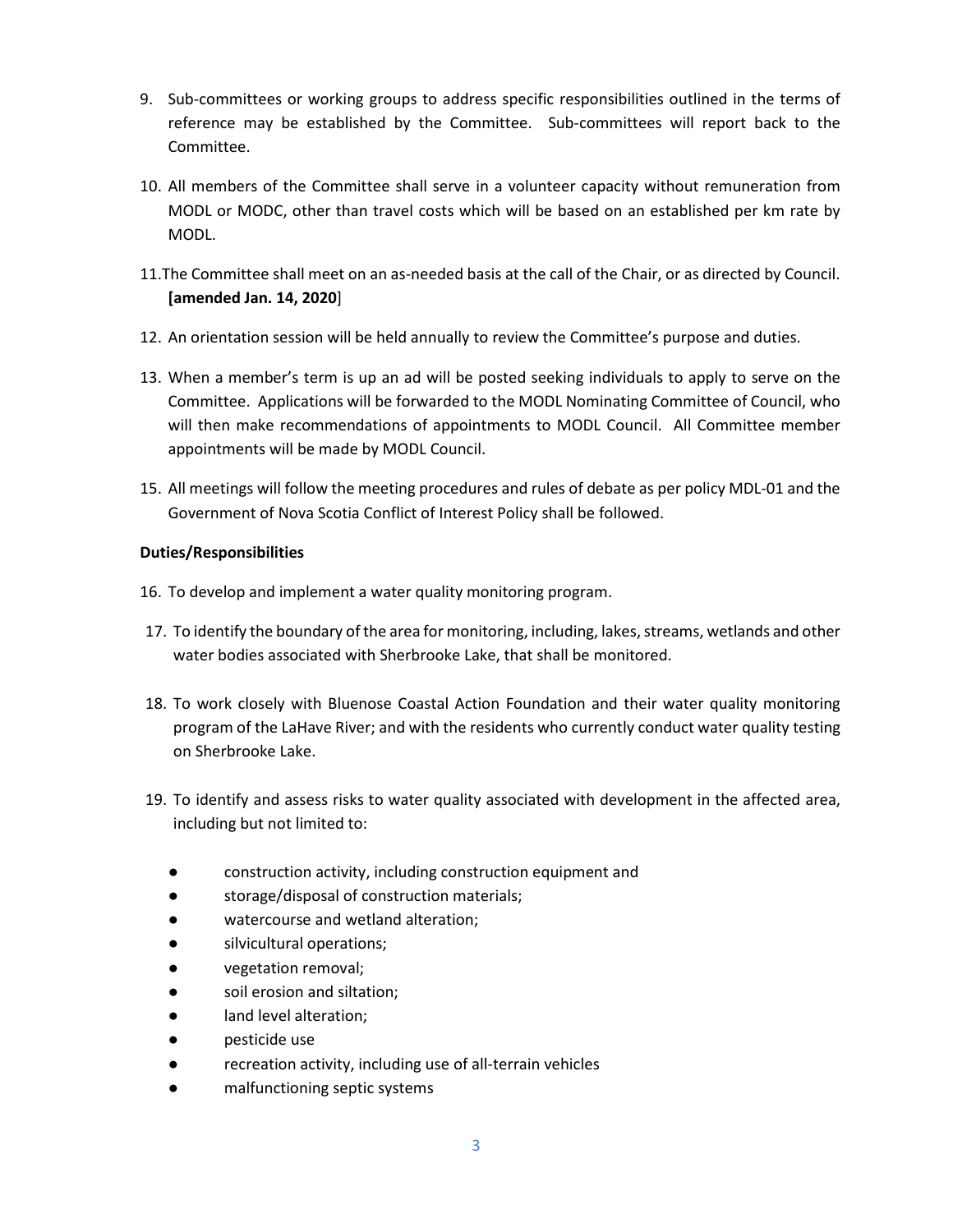And make recommendations to MODL and MODC.

- 20. To compile information about water quality monitoring and protection programs for MODL, MODC and their residents.
- 21. To determine an appropriate protocol for water quality monitoring, including periodic monitoring and an annual review.
- 22. To participate in locally available workshops about water quality monitoring.
- 23. To train volunteers in the practice of water quality monitoring.
- 24. From time to time, to request that individuals or groups make representations to the Committee on matters affecting the area.
- 25. Strive to obtain and become familiar with information and reports related to Sherbrooke Lake.
- 26. Participate in field tours and site visits as required.
- 27. Share resources, creativity, experiences and expertise.
- 28. Reflect community interests.
- 29. Locate and harness local human and other resources, where possible.
- 30. Engage in public education activities to educate residents and visitors about water stewardship and conservation, water quality, responsible boating, boating safety, healthy shoreline practices, and habitat restoration.
- 31. Coordinate with various levels of government in outreach activities and sharing of information.
- 32. To engage the technical services through Bluenose Coastal Action Foundation to assess the water samples of the Lake.
- 33. To produce an annual report outlining the water quality monitoring program; the results of the water testing and provide recommendations.
- 34. Look at best practices and make adaptions to water quality monitoring program.
- 35. The Chair of the Committee may be requested to provide updates to MODL and MODC Councils.